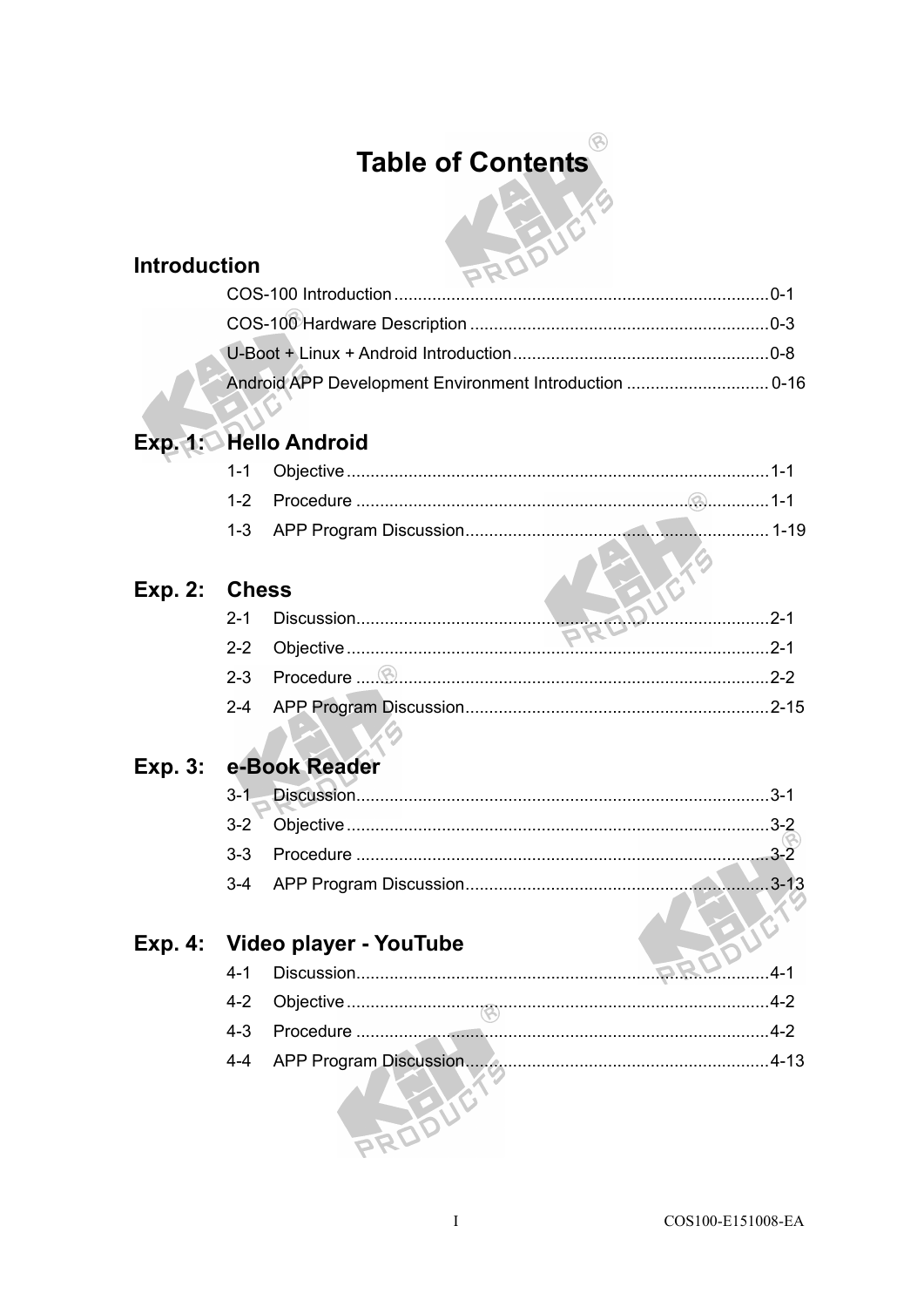|                |         | Exp. 5: Video player - Media Transfer Protocol (MTP) |  |
|----------------|---------|------------------------------------------------------|--|
|                | $5 - 1$ |                                                      |  |
|                | $5-2$   |                                                      |  |
|                | $5-3$   |                                                      |  |
|                |         |                                                      |  |
| <b>Exp. 6:</b> |         | Android APP version compatibality issues of Debug    |  |
|                |         | <b>Message</b>                                       |  |
|                | $6 - 1$ |                                                      |  |
|                | $6 - 2$ |                                                      |  |
|                |         |                                                      |  |
|                |         |                                                      |  |
| <b>Exp. 7:</b> |         | <b>UVC Camera</b>                                    |  |
|                | $7 - 1$ |                                                      |  |
|                | $7-2$   |                                                      |  |
|                | $7 - 3$ |                                                      |  |
|                | $7 - 4$ |                                                      |  |
|                |         |                                                      |  |
| <b>Exp. 8:</b> |         | <b>Accelerometer</b>                                 |  |
|                | $8 - 1$ |                                                      |  |
|                | $8-2$   |                                                      |  |
|                | $8 - 3$ | Procedure MAM                                        |  |
|                | $8-4$   |                                                      |  |
|                |         |                                                      |  |
| Exp. 9:        |         | <b>Touch Event</b>                                   |  |
|                | $9 - 1$ |                                                      |  |
|                | $9 - 2$ |                                                      |  |
|                | $9 - 3$ |                                                      |  |
|                | $9 - 4$ |                                                      |  |
|                |         |                                                      |  |
|                |         | Exp. 10: ZigBee Transceiver Module                   |  |
|                |         |                                                      |  |
|                |         |                                                      |  |
|                |         |                                                      |  |
|                |         |                                                      |  |
|                |         |                                                      |  |